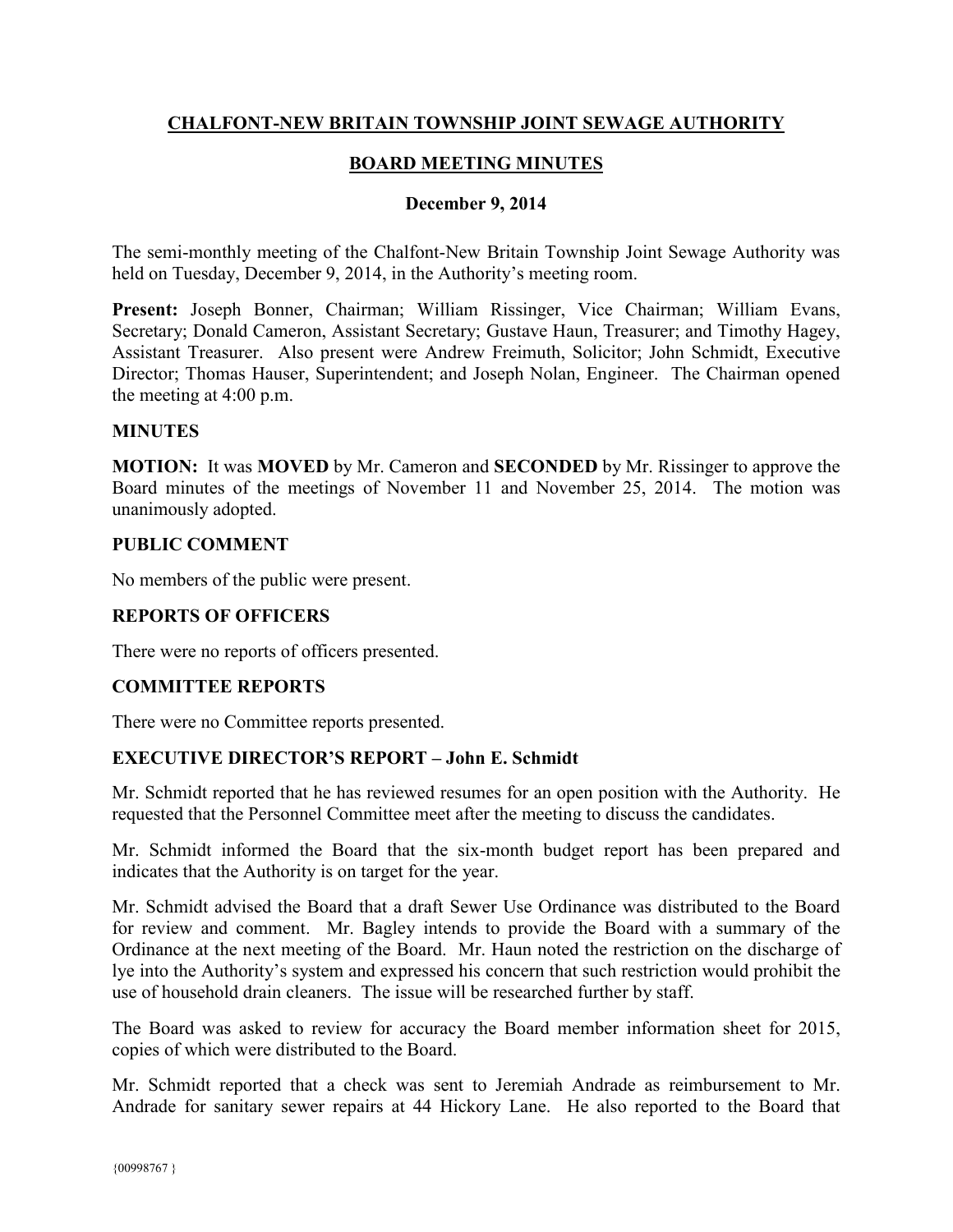checks were distributed to Michael Lamaina and Garry Adair for tapping fee reimbursements. All necessary documents in connection with such reimbursement were provided to the Authority.

The Board was reminded of the upcoming holiday party.

Mr. Schmidt noted for the Board the reissuance of a check to CR Solutions in connection with a lost check, as indicated on Requisition No. 187.

In response to a question from Mr. Cameron, there was a general discussion regarding the Authority's fuel costs.

### **ENGINEER'S REPORT – Joseph Nolan, P. E.**

Mr. Nolan noted that Requisition No. 144 for Capital Expenditures is \$0.00.

Mr. Nolan presented Requisition No. 187 for Capital Improvements in the amount of \$25,819.50 representing engineering, legal and other expenses for the Phase II and Phase III Projects and he recommended payment of the bills.

**MOTION:** It was **MOVED** by Mr. Evans and **SECONDED** by Mr. Haun to approve Requisition No. 187. The Motion was unanimously adopted.

Mr. Nolan reported on the recent attempts to schedule a meeting with Thomas Controls and representatives from Hudson Insurance regarding electrical construction on the Phase II Project. A meeting date of December 15, 2014 was provided to Thomas Controls by letter from the Authority Solicitor's office dated December 2, 2014. Mr. Hauser indicated that he had heard that representatives of Thomas Controls would be in attendance at the meeting as scheduled.

Mr. Nolan informed the Board that his office has received two letters related to a claim by C&T. Mr. Nolan believes that the details of the claim remain too vague to define its nature and that he would be discussing the issue further with the Solicitor.

There was discussion regarding the need for the Board to meet on December 23. There was a consensus of the Board that the December 23 meeting was not necessary.

There was general discussion regarding the aforementioned meeting with Thomas Controls.

**MOTION:** It was **MOVED** by Mr. Haun and **SECONDED** by Mr. Evans to authorize the Authority Solicitor, the Authority Engineer and the Executive Director to take any necessary and appropriate action on behalf of the Authority following the upcoming meeting with Thomas Controls and Hudson Insurance on December 15, 2014. The Motion was unanimously adopted.

# **SOLICITOR'S REPORT – Joseph M. Bagley, Esquire**

Mr. Freimuth had no report.

## **TREASURER'S REPORT – Gustave Haun**

Mr. Haun presented the General Operating Expenses of \$291,616.62, along with Miscellaneous Extraordinary Expenses of \$1,486.56 for Total Operating Expenses amounting to \$293,103.18.